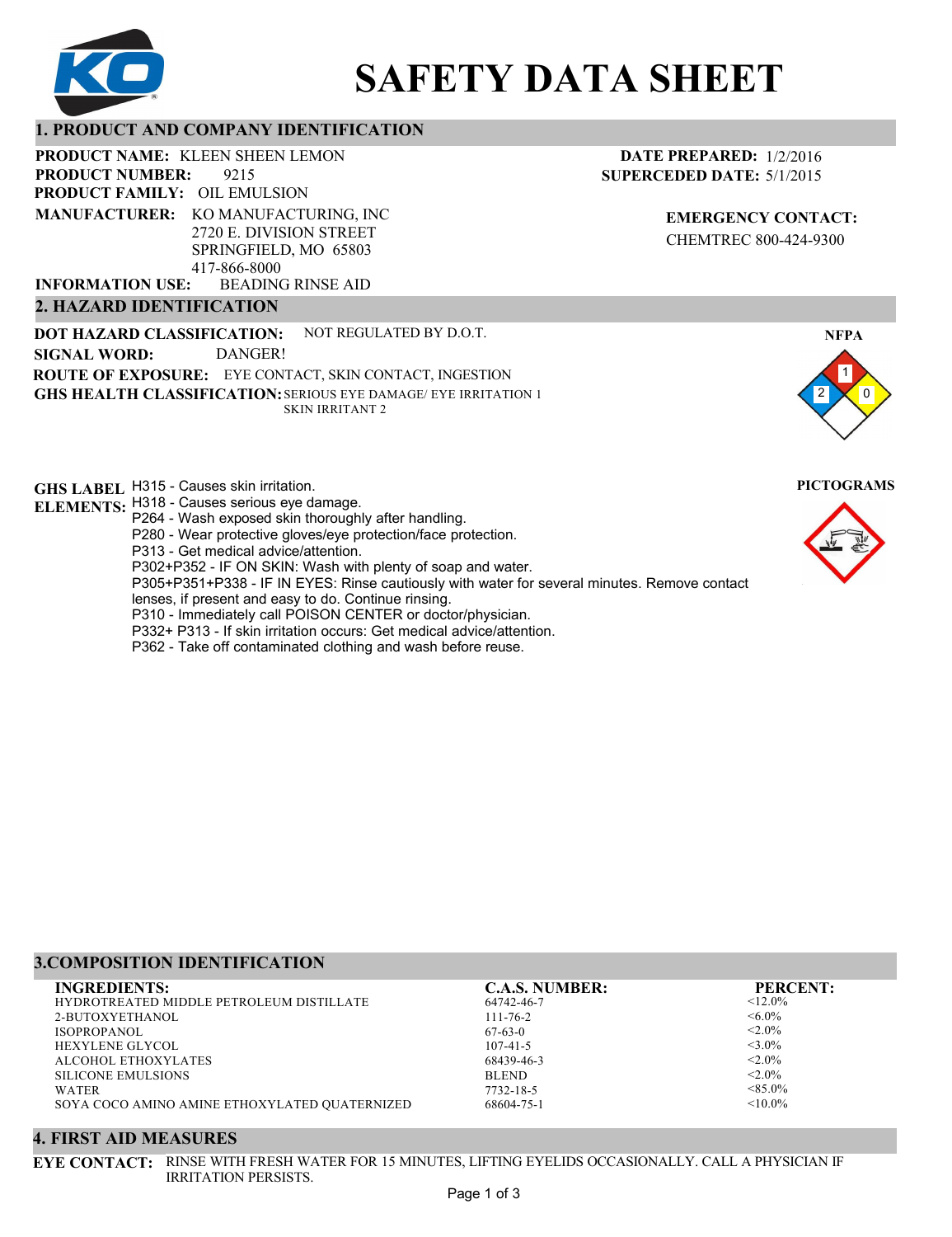#### **4. FIRST AID MEASURES - CONTINUED**

**SKIN CONTACT:** RINSE WITH PLENTY OF FRESH WATER AND REMOVE CONTAMINATED CLOTHING IMMEDIATELY. CALL A PHYSICIAN IF IRRITATION PERSISTS.

**INGESTION:** RINSE MOUTH WITH FRESH WATER. DO NOT INDUCE VOMITING. CALL A PHYSICIAN IMMEDIATELY. IF CONSCIOUS, GIVE LARGE QUANTITIES OF WATER. DO NOT GIVE ANYTHING BY MOUTH IF UNCONSCIOUS.

**INHALATION:** IF OVERCOME BY EXPOSURE, REMOVE VICTIM TO FRESH AIR IMMEDIATELY. GIVE OXYGEN OR ARTIFICIAL RESPIRATION AS NEEDED. CALL A PHYSICIAN IMMEDIATELY.

#### **5. FIRE FIGHTING MEASURES**

**FLAMMABLE PROPERTIES:** NON FLAMMABLE.

**FLASH POINT:** >200 F

**SUITABLE EXTINGUISHING MEDIA:** DRY CHEMICAL, FOAM OR CARBON DIOXIDE, WATER SPRAY.

**UNSUITABLE EXTINGUISHING MEDIA:** NOT ESTABLISHED.

**SPECIFIC HAZARDS ARISING** NONE KNOWN.

#### **FROM THE CHEMICAL:**

**PROTECTIVE EQUIPMENT AND PRECAUTIONS FOR FIREFIGHTERS:** APPPROVED) AND FULL PROTECTIVE GEAR. WEAR SELF-CONTAINED BREATHING APPARATUS (PRESSURE DEMAND MSHA/NIOSH

#### **6. ACCIDENTAL RELEASE MEASURES**

**PERSONAL PRECAUTIONS:** AVOID CONTACT WITH EYES AND SKIN. SPILL AREA MAY BE SLIPPERY. WEAR PROPER PROTECTIVE EQUIPMENT WHEN DEALING WITH RELEASE.

**ENVIRONMENTAL PRECAUTIONS:** CONTAIN SPILL TO AVOID RELEASE TO THE ENVIRONMENT. KEEP CONTAINER TIGHTLY CLOSED WHEN NOT IN USE.

**METHODS FOR CONTAINMENT** COLLECT FOR DISPOSAL USING AN INERT ABSORBENT MATERIAL AND TRANSFER TO A **AND CLEAN-UP:** CONTAINER FOR REUSE OR DISPOSAL.

#### **7. HANDLING AND STORAGE**

**HANDLING:** HANDLE WITH CARE AND AVOID CONTACT WITH EYES AND SKIN. ALWAYS WEAR PROPER CHEMICAL RESISTANT PROTECTIVE EQUIPMENT 29CFR1910.132-138. WASH THOROUGHLY AFTER HANDLING.

**STORAGE:** STORE IN A COOL, DRY PLACE. KEEP OUT OF REACH OF CHILDREN. KEEP LID TIGHTLY CLOSED WHEN NOT IN USE.

### **8. EXPOSURE CONTROLS/PERSONAL PROTECTION**

**ENGINEERING CONTROLS:** NONE REQUIRED UNDER NORMAL USE.

**EYE / FACE PROTECTION:** CHEMICAL SAFETY GLASSES.

**SKIN PROTECTION:** CHEMICAL RESISTANT GLOVES.

**THRESHOLD LIMIT VALUE (TLV):** 2-BUTOXYETHANOL, 20 PPM

### **9. PHYSICAL AND CHEMICAL PROPERTIES**

**PHYSICAL STATE:** LIQUID. **APPEARANCE: ODOR: BOILING POINT:** NOT ESTABLISHED. **FREEZING POINT:** NOT ESTABLISHED. **SPECIFIC GRAVITY:** 1.01 **pH (1%): EVAPORATION RATE:** NOT ESTABLISHED. **FLASH POINT: LOWER FLAMMABILITY/EXPLOSIVE LIMIT:** NOT ESTABLISHED. **UPPER FLAMMABLE/EXPLOSIVE LIMIT:** NOT ESTABLISHED. 5.5-7.5  $>200$  F YELLOW LIQUID. LEMON SCENT. **VISCOSITY: REALITIVE DENSITY:** 8.4 LBS./GL. **SOLUBILITY: VAPOR PRESSURE:** NOT ESTABLISHED. **VAPOR DENSITY:** NOT ESTABLISHED. **DECOMPOSITION** NOT ESTABLISHED. **TEMPERATURE: PARTICAL COEFFICIENT:** NOT ESTABLISHED. **N-OCTANOL/WATER** NOT ESTABLISHED. SOLUBLE.

**AUTO-IGNITION TEMPERATURE:** NOT ESTABLISHED.